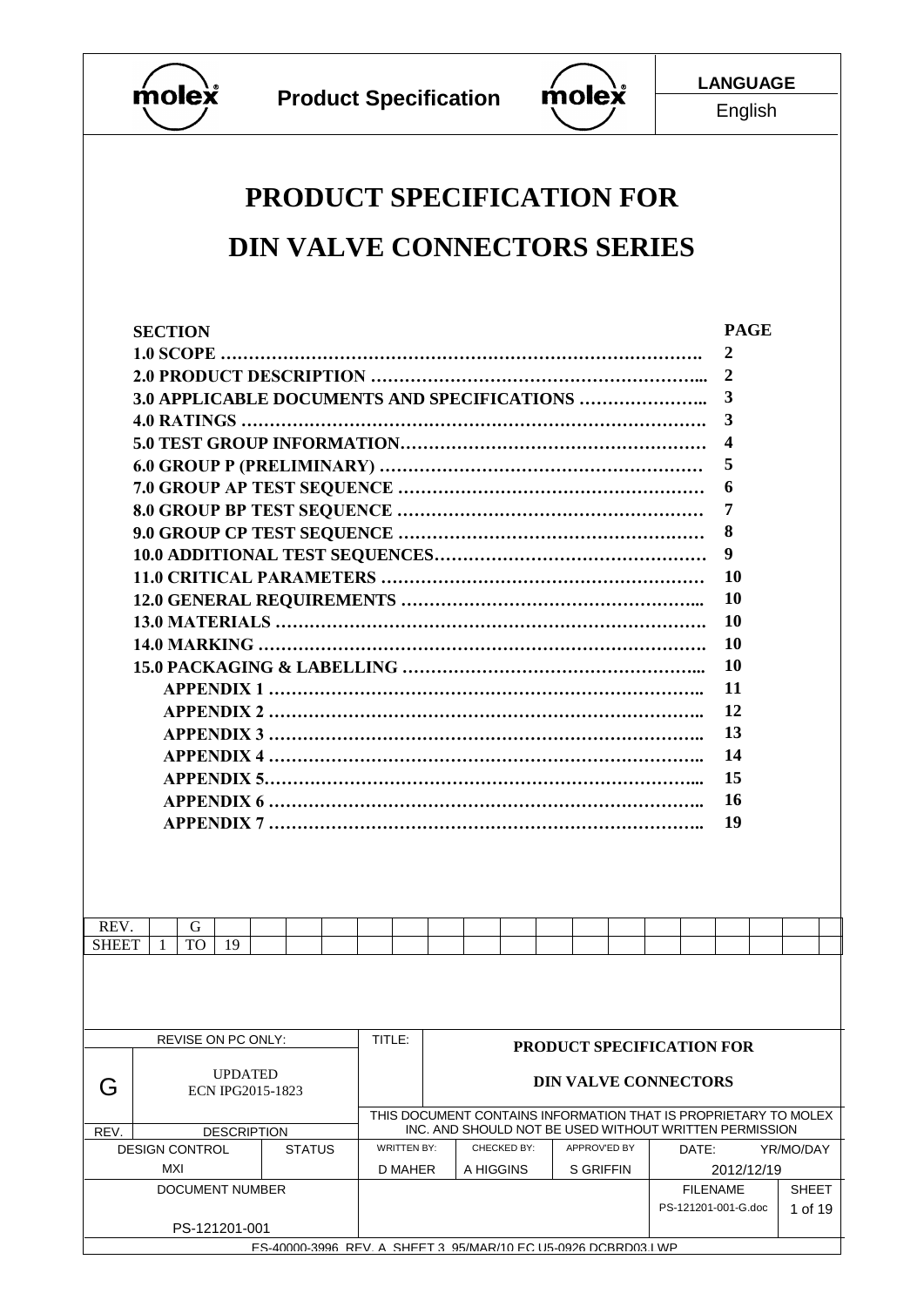



# **1.0 SCOPE**

This specification defines the performance for all DIN valve connector series.

# **2.0 PRODUCT DESCRIPTION**

# **Field Attachable Without Circuit**

Series; C28, C22, C92 C25, C29, CSP,C01, C04, C05, C08, C12, C14, C17, C18, C19, C20, C32, C40, C41, C43, C44, C47, C50, C51, C52, C59, C62, C70, C71, C81 & C82

# **Field Attachable With Circuit**

Series; S28, S22, S92 S25, S29, S02, S04, S05, S11, S14, S18, S19, S20, S40, S41, S43, S44, S53, S54, S55, S56 & S62

#### **Bases**

Series; B04, B14, B15, B20, B21, B22, B23, B24, B26, B27, B28, B29, B30, B31, B39, B40, B41, B42, B46, B47 & B48.

#### **Adaptors**

A06, A07, A02, A03, A04, A05, A08, A09, A10, A11 & A01

For materials, plating  $\&$  markings, see sections 11, 12 and sales drawings SD-121\*\*\*.\*\*\* related to each series.

|      | REVISE ON PC ONLY:                                            | TITLE: | <b>PRODUCT SPECIFICATION FOR</b>                                                                                          |                     |              |  |
|------|---------------------------------------------------------------|--------|---------------------------------------------------------------------------------------------------------------------------|---------------------|--------------|--|
|      | SEE PAGE 1                                                    |        | <b>DIN VALVE CONNECTORS</b>                                                                                               |                     |              |  |
| REV. | <b>DESCRIPTION</b>                                            |        | THIS DOCUMENT CONTAINS INFORMATION THAT IS PROPRIETARY TO MOLEX<br>INC. AND SHOULD NOT BE USED WITHOUT WRITTEN PERMISSION |                     |              |  |
|      | DOCUMENT NUMBER                                               |        |                                                                                                                           | FII FNAMF           | <b>SHEET</b> |  |
|      | PS-121201-001                                                 |        |                                                                                                                           | PS-121201-001-G.doc | 2 of 19      |  |
|      | ES-40000-3996 REV. A SHEET 3 95/MAR/10 EC U5-0926 DCBRD03.LWP |        |                                                                                                                           |                     |              |  |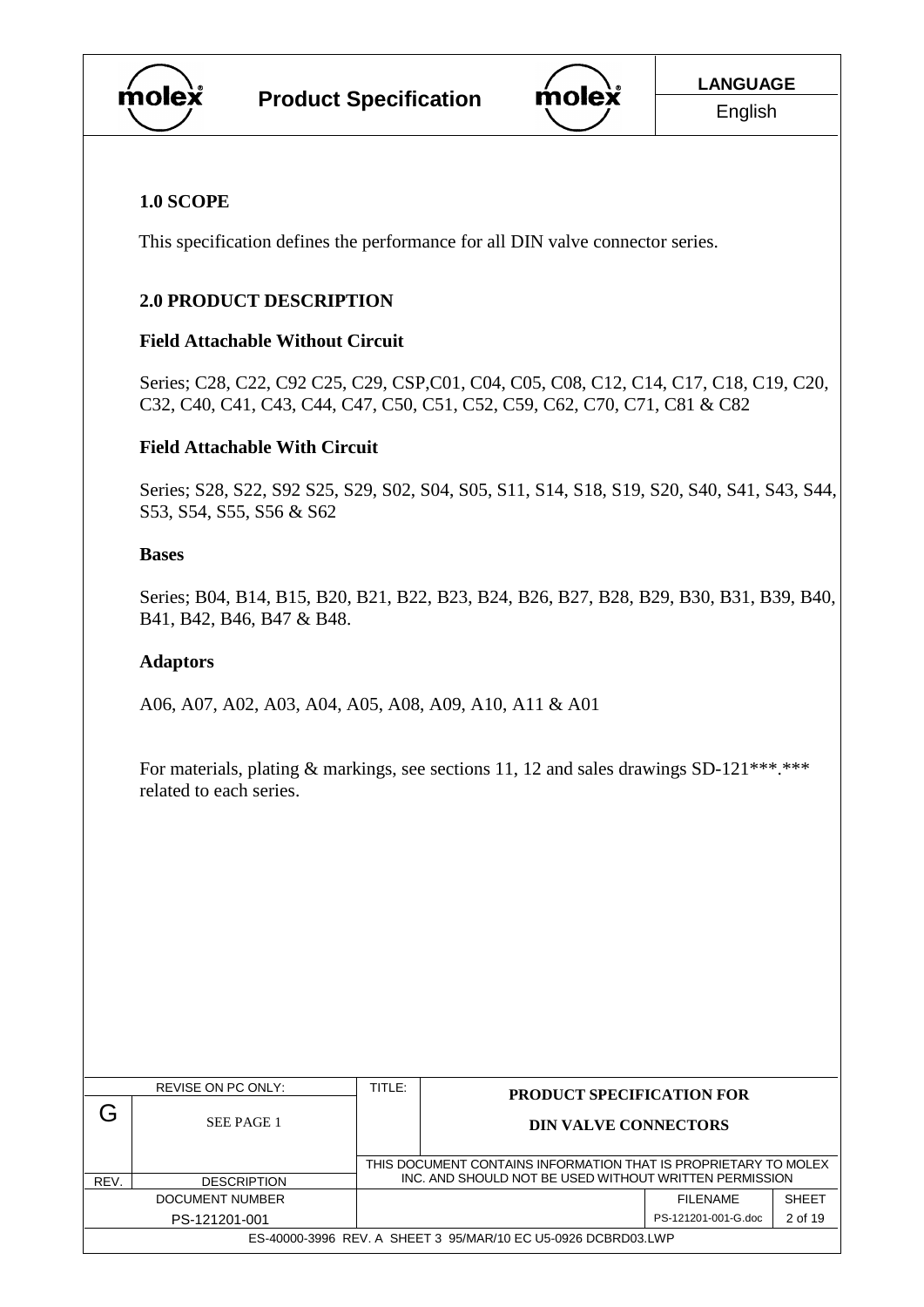



#### **3.0 APPLICABLE DOCUMENTS AND SPECIFICATIONS**

See sales drawings SD-121\*\*\*.\*\*\* and other sections of this specification for the relevant reference documents and specifications. In cases where the specification differs from the product drawings, the product drawings take precedence.

Testing and testing sequences are according to EN 175301-803:2006,

# **4.0 RATINGS**

| 4.1  | Current                                              | Type A & B: Nominal 10 Amps / Max 16 Amps                                                                    |  |  |
|------|------------------------------------------------------|--------------------------------------------------------------------------------------------------------------|--|--|
|      |                                                      | Type C & Micro: Nominal 6 Amps / Max 10 Amps                                                                 |  |  |
| 4.2  | Voltage                                              | Max 250 V AC / Max 300 V DC                                                                                  |  |  |
| 4.3  | Operating<br>Temperature Range                       | $-40^{\circ}$ C to $+90^{\circ}$ C                                                                           |  |  |
| 4.4  | Storage<br>Temperature Range                         | -40 $^{\circ}$ C to +125 $^{\circ}$ C                                                                        |  |  |
| 4.5  | Storage<br><b>Humidity Range</b>                     | $+15\%$ to $+70\%$ RH                                                                                        |  |  |
| 4.6  | Operating<br>Temperature Range at mated<br>interface | Typical, NBR -40 $^{\circ}$ C to +90 $^{\circ}$ C,<br>Silicone -40 $\rm{^{\circ}C}$ to +125 $\rm{^{\circ}C}$ |  |  |
| 4.7  | <b>Derating Curves</b>                               | See Appendix 1                                                                                               |  |  |
| 4.8  | Cable Range                                          | Minimum $0.75$ mm <sup>2</sup> - Maximum $1.5$ mm <sup>2</sup>                                               |  |  |
| 4.9  | Over voltage category                                | 3                                                                                                            |  |  |
| 4.10 | <b>Pollution Degree</b>                              | 3                                                                                                            |  |  |

|      | REVISE ON PC ONLY:                                            | TITLE:                                                          | <b>PRODUCT SPECIFICATION FOR</b>                       |                     |              |  |  |
|------|---------------------------------------------------------------|-----------------------------------------------------------------|--------------------------------------------------------|---------------------|--------------|--|--|
| J٦   | SEE PAGE 1                                                    |                                                                 | <b>DIN VALVE CONNECTORS</b>                            |                     |              |  |  |
|      |                                                               | THIS DOCUMENT CONTAINS INFORMATION THAT IS PROPRIETARY TO MOLEX |                                                        |                     |              |  |  |
| REV. | <b>DESCRIPTION</b>                                            |                                                                 | INC. AND SHOULD NOT BE USED WITHOUT WRITTEN PERMISSION |                     |              |  |  |
|      | DOCUMENT NUMBER                                               |                                                                 |                                                        | FII FNAMF           | <b>SHEFT</b> |  |  |
|      | PS-121201-001                                                 |                                                                 |                                                        | PS-121201-001-G.doc | 3 of 19      |  |  |
|      | ES-40000-3996 REV. A SHEET 3 95/MAR/10 EC U5-0926 DCBRD03.LWP |                                                                 |                                                        |                     |              |  |  |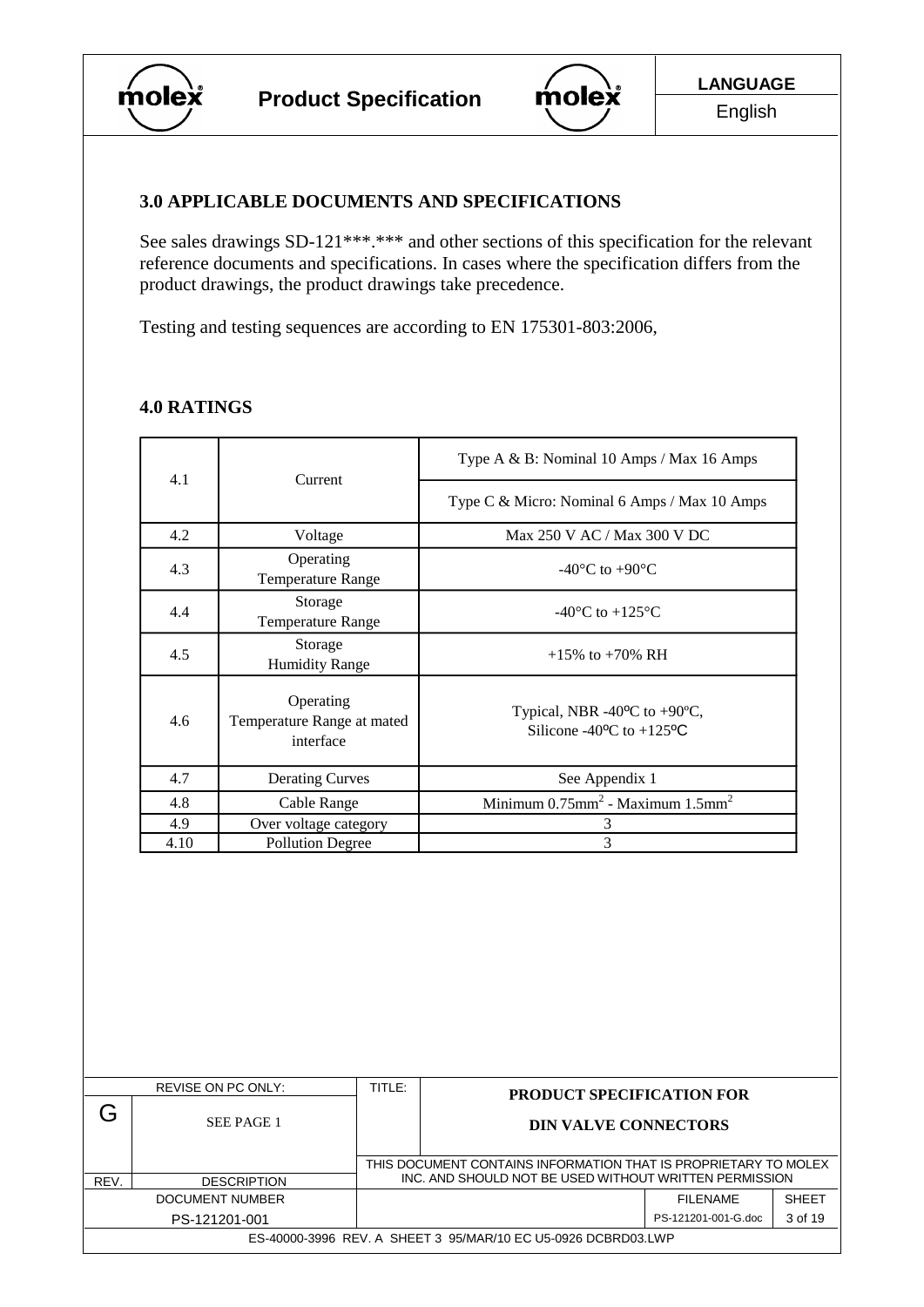



# **5.0 TEST GROUP INFORMATION**

| <b>Test Group</b>           | <b>Number of Specimen</b> |
|-----------------------------|---------------------------|
|                             |                           |
| AP                          |                           |
| BP                          |                           |
| $\mathbin{\cap} \mathsf{P}$ |                           |
|                             |                           |

Table 1, Test Group Size

|      | REVISE ON PC ONLY: | TITLE:                                                                                                                    | <b>PRODUCT SPECIFICATION FOR</b>                              |                     |              |  |  |
|------|--------------------|---------------------------------------------------------------------------------------------------------------------------|---------------------------------------------------------------|---------------------|--------------|--|--|
|      | SEE PAGE 1         |                                                                                                                           | <b>DIN VALVE CONNECTORS</b>                                   |                     |              |  |  |
|      |                    | THIS DOCUMENT CONTAINS INFORMATION THAT IS PROPRIETARY TO MOLEX<br>INC. AND SHOULD NOT BE USED WITHOUT WRITTEN PERMISSION |                                                               |                     |              |  |  |
| REV. | <b>DESCRIPTION</b> |                                                                                                                           |                                                               |                     |              |  |  |
|      | DOCUMENT NUMBER    |                                                                                                                           |                                                               | FII FNAMF           | <b>SHEFT</b> |  |  |
|      | PS-121201-001      |                                                                                                                           |                                                               | PS-121201-001-G.doc | 4 of 19      |  |  |
|      |                    |                                                                                                                           | ES-40000-3996 REV. A SHEET 3 95/MAR/10 EC U5-0926 DCBRD03.LWP |                     |              |  |  |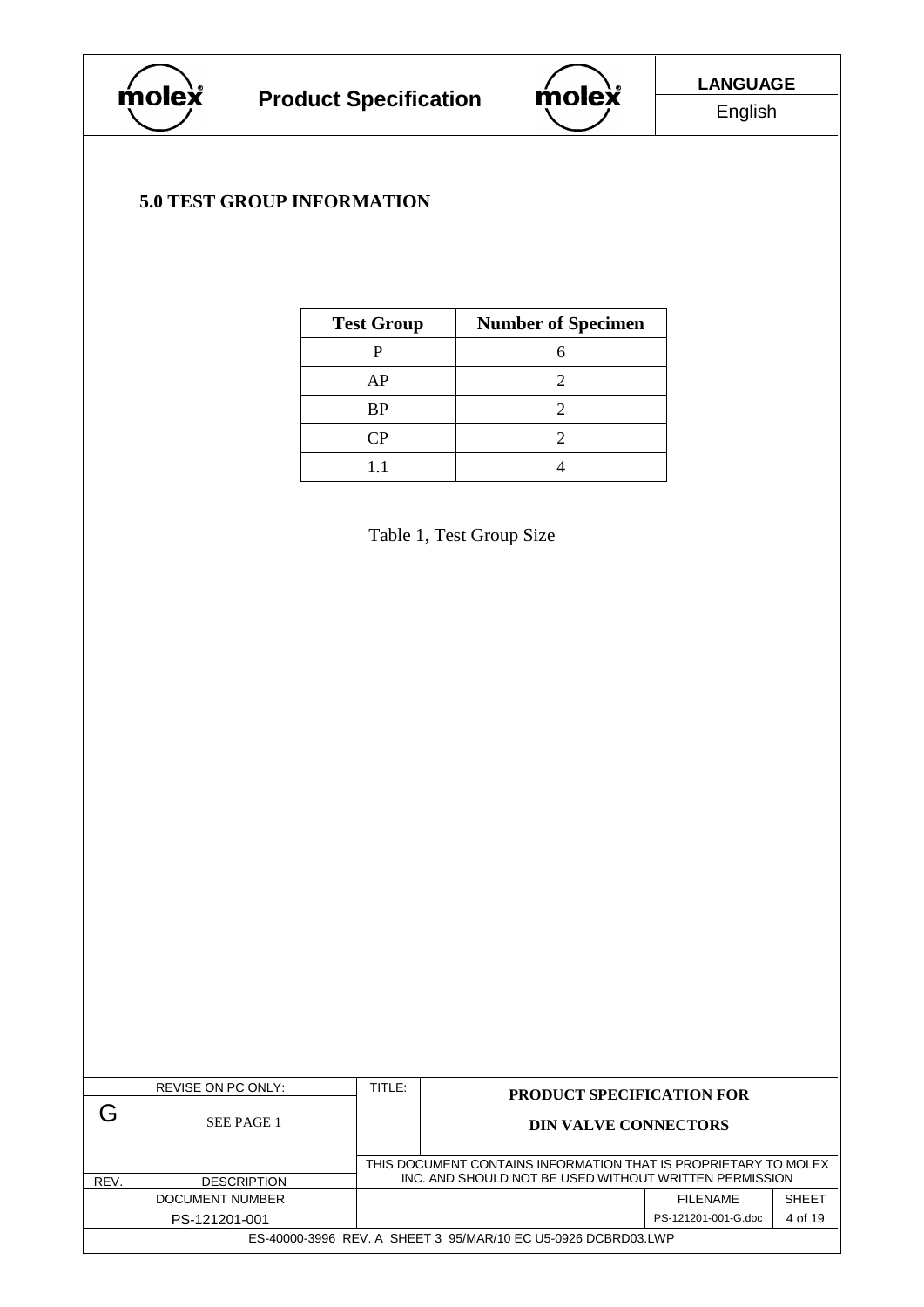



English

# **6.0 GROUP P (PRELIMINARY)**

|      | Test<br>Ref.                                                                    | Item                                               |                                                                                                                           | <b>Test Condition</b>                                                                                                                                                                               | Requirements                                                                                                                                                                                       |  |  |  |
|------|---------------------------------------------------------------------------------|----------------------------------------------------|---------------------------------------------------------------------------------------------------------------------------|-----------------------------------------------------------------------------------------------------------------------------------------------------------------------------------------------------|----------------------------------------------------------------------------------------------------------------------------------------------------------------------------------------------------|--|--|--|
|      | P <sub>1</sub>                                                                  | <b>General Examination</b><br>IEC-60512<br>Test 1A |                                                                                                                           | Visual examination of unmated<br>connectors                                                                                                                                                         | There shall be no defects<br>that would impair normal<br>operation                                                                                                                                 |  |  |  |
|      | <b>Polarization Method</b><br>P <sub>2</sub><br>IEC-60512<br>Test 13E           |                                                    |                                                                                                                           | Force to be applied for 60 seconds at<br>a rate of 25mm Min<br>$2 + PE = 60N$<br>$3 + PE = 100N$                                                                                                    | It shall be possible to<br>correctly align and mate the<br>appropriate mating<br>connectors<br>It shall not be possible to<br>mate the connectors in any<br>way other than the correct<br>manner # |  |  |  |
|      | P <sub>3</sub>                                                                  | <b>Contact Resistance</b><br>IEC-60512<br>Test 2B  |                                                                                                                           | Measure contact resistance across the<br>interface of male and female,<br>Test current 1A                                                                                                           | $= 15 \text{m}\Omega$ Max<br>* See note below                                                                                                                                                      |  |  |  |
|      | <b>Insulation Resistance</b><br>IEC-60512<br>P <sub>4</sub><br>Test 3, Method A |                                                    |                                                                                                                           | Mated & Unmated connector with<br>100±15V DC<br>between adjacent contacts.<br>Reading measurement when stable<br>condition is reached or within $60s \pm 5s$<br>of application of voltage.          | $100$ mΩ Min.<br>* See note below                                                                                                                                                                  |  |  |  |
|      | P <sub>5</sub>                                                                  | <b>Voltage Proof</b><br>IEC-60512<br>Test 4A       |                                                                                                                           | Mated connectors, Standard<br>atmospheric conditions,<br>Contact/contact: measuring points as<br>P4, 2kV +/- 50V for 60s +/- 5s<br>@45-60Hz, test voltage not to<br>exceed 500V/s,<br>test method A | No breakdown or flashover<br>* See note below                                                                                                                                                      |  |  |  |
|      | # Not applicable to form B Industrial, C12, S12, C22 & S22                      |                                                    |                                                                                                                           |                                                                                                                                                                                                     |                                                                                                                                                                                                    |  |  |  |
|      |                                                                                 | REVISE ON PC ONLY:                                 | TITLE:                                                                                                                    |                                                                                                                                                                                                     | PRODUCT SPECIFICATION FOR                                                                                                                                                                          |  |  |  |
| Ġ    |                                                                                 | SEE PAGE 1                                         |                                                                                                                           |                                                                                                                                                                                                     | <b>DIN VALVE CONNECTORS</b>                                                                                                                                                                        |  |  |  |
| REV. |                                                                                 | <b>DESCRIPTION</b>                                 | THIS DOCUMENT CONTAINS INFORMATION THAT IS PROPRIETARY TO MOLEX<br>INC. AND SHOULD NOT BE USED WITHOUT WRITTEN PERMISSION |                                                                                                                                                                                                     |                                                                                                                                                                                                    |  |  |  |

DOCUMENT NUMBER **FILENAME** SHEET PS-121201-001 **PS-121201-001** PS-121201-001-G.doc 5 of 19 ES-40000-3996 REV. A SHEET 3 95/MAR/10 EC U5-0926 DCBRD03.LWP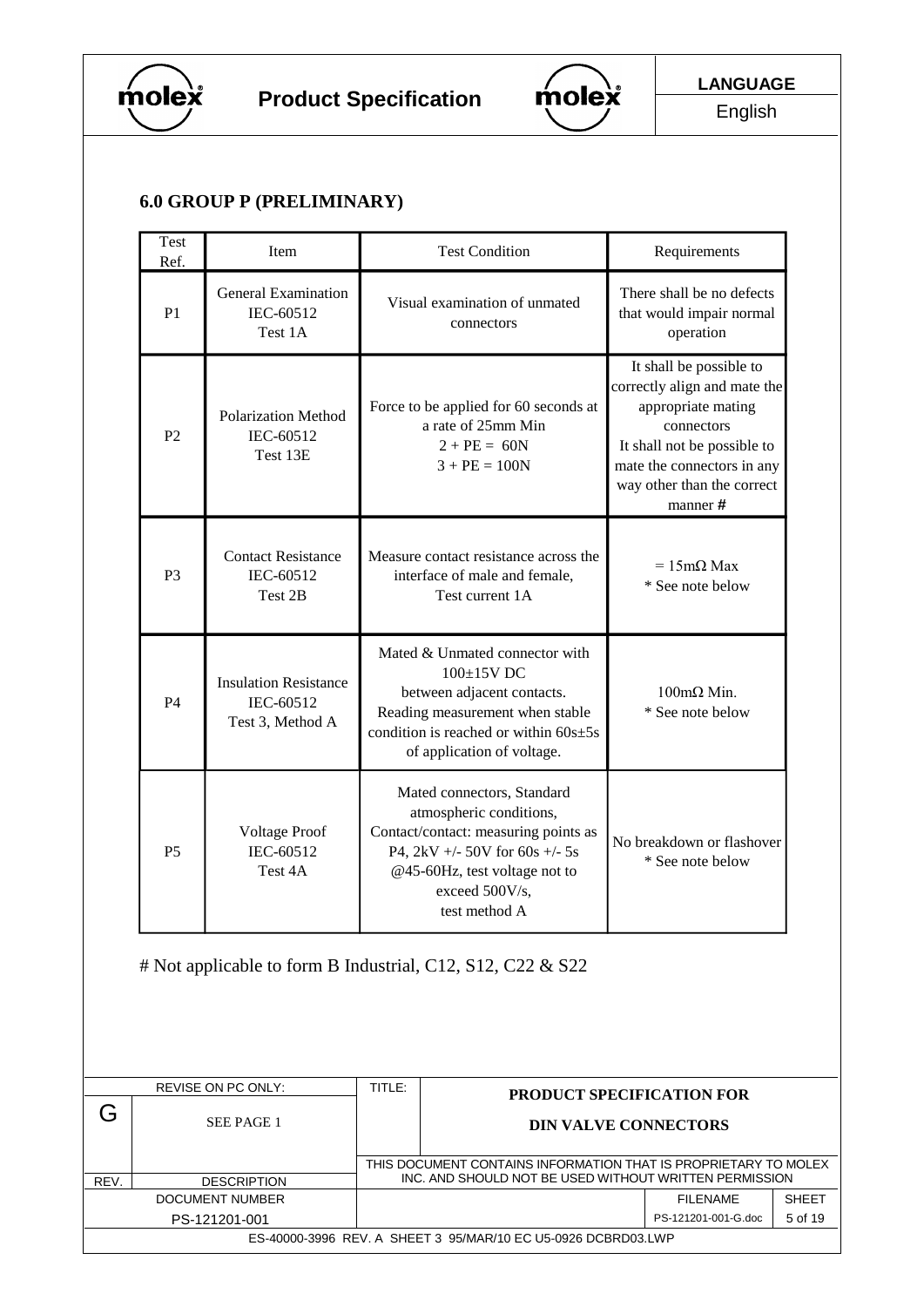



English

# **7.0 GROUP AP TEST SEQUENCE**

| Test<br>Ref.    | Item                                                            | <b>Test Condition</b>                                                                                                                                                                            | Requirements                                                             |
|-----------------|-----------------------------------------------------------------|--------------------------------------------------------------------------------------------------------------------------------------------------------------------------------------------------|--------------------------------------------------------------------------|
| AP1             | <b>Mechanical Operation</b><br>IEC-60512 Test 9A                | Max. speed: 10 mm/s<br>Rest 30's (unmated)                                                                                                                                                       | 50 operation cycles<br><b>Contact Resistance</b><br>$15 \text{ mA}$ max. |
| AP2.1           | Solderability<br>(when applicable)<br>IEC-60512 Test 12B        | Wetting iron method, Ageing method<br>3, Soldering iron size B, only for<br>solder buckets                                                                                                       | <b>NA</b>                                                                |
| AP2.2           | <b>Screw Terminal</b><br>(when applicable)<br>EN 60999-1        | See EN 60999-1 Sections 9.1, 9.2,<br>9.4, 9.5 & 9.6, see Appendix 6                                                                                                                              | See Appendix 6                                                           |
| AP3             | <b>Voltage Proof</b><br>IEC-60512<br>Test 4A                    | Mated connectors, Standard atmospheric<br>conditions, Contact/contact: measuring<br>points as P4, 2kV +/- 50V for 60s +/- 5s<br>@45-60Hz, test voltage not to exceed<br>500V/s                   | No breakdown or<br>flashover<br>* See note below                         |
| AP4             | Damp Heat<br><b>Steady State</b><br>IEC-60512 Test 11C          | Electrode Voltage: 60 VDC<br>Recovery time 1-2 hours<br>$40^{\circ}$ C - 95% Relative Humidity                                                                                                   | $10 \text{ day}$<br># See note below                                     |
| AP5             | <b>Contact Resistance</b><br>IEC-60512 Test 2B                  | Measure contact resistance across the interface<br>of male and female,<br>test current 1A, Test Method A                                                                                         | $15 \text{m}\Omega$ Max<br>* See note below                              |
| AP <sub>6</sub> | <b>Insulation Resistance</b><br>IEC-60512<br>Test 3, Method A   | Mated & Unmated connector with<br>100±15V DC<br>between adjacent contacts.<br>Reading measurement when stable<br>condition is reached or within $60s \pm 5s$ of<br>application of voltage.       | $100 \text{m}\Omega$ Min.<br>*See note below                             |
| AP7             | Voltage Proof<br>IEC-60512<br>Test 4A                           | Mated connectors, Standard atmospheric<br>conditions, Contact/contact: measuring<br>points as P4, 2kV +/- 50V for 60s +/- 5s<br>@45-60Hz, test voltage not to<br>exceed<br>500V/s, Test Method A | No breakdown or<br>flashover<br>* See note below                         |
| AP8             | Insertion and<br><b>Withdrawal Forces</b><br>IEC-60512 Test 13B | Cross head speed: 25mm/min,<br>Cycles: 1                                                                                                                                                         | $2 + PE \le 60N$ 3 + PE $\le$<br>80 <sub>N</sub>                         |
| AP <sub>9</sub> | <b>Unmated Connectors</b><br>IEC-60512 Test 1A                  | Visual examination                                                                                                                                                                               | No damage due to<br>conditioning                                         |

#Functional test to be performed before and after test to with-circuit & adaptor part numbers, See Appendix 6

|      | REVISE ON PC ONLY: | TITLE:                                                                                                                    | <b>PRODUCT SPECIFICATION FOR</b>                              |                     |              |  |
|------|--------------------|---------------------------------------------------------------------------------------------------------------------------|---------------------------------------------------------------|---------------------|--------------|--|
|      | SEE PAGE 1         |                                                                                                                           | <b>DIN VALVE CONNECTORS</b>                                   |                     |              |  |
|      |                    | THIS DOCUMENT CONTAINS INFORMATION THAT IS PROPRIETARY TO MOLEX<br>INC. AND SHOULD NOT BE USED WITHOUT WRITTEN PERMISSION |                                                               |                     |              |  |
| REV. | <b>DESCRIPTION</b> |                                                                                                                           |                                                               |                     |              |  |
|      | DOCUMENT NUMBER    |                                                                                                                           |                                                               | FII FNAMF           | <b>SHEET</b> |  |
|      | PS-121201-001      |                                                                                                                           |                                                               | PS-121201-001-G.doc | 6 of 19      |  |
|      |                    |                                                                                                                           | ES-40000-3996 REV. A SHEET 3 95/MAR/10 EC U5-0926 DCBRD03.LWP |                     |              |  |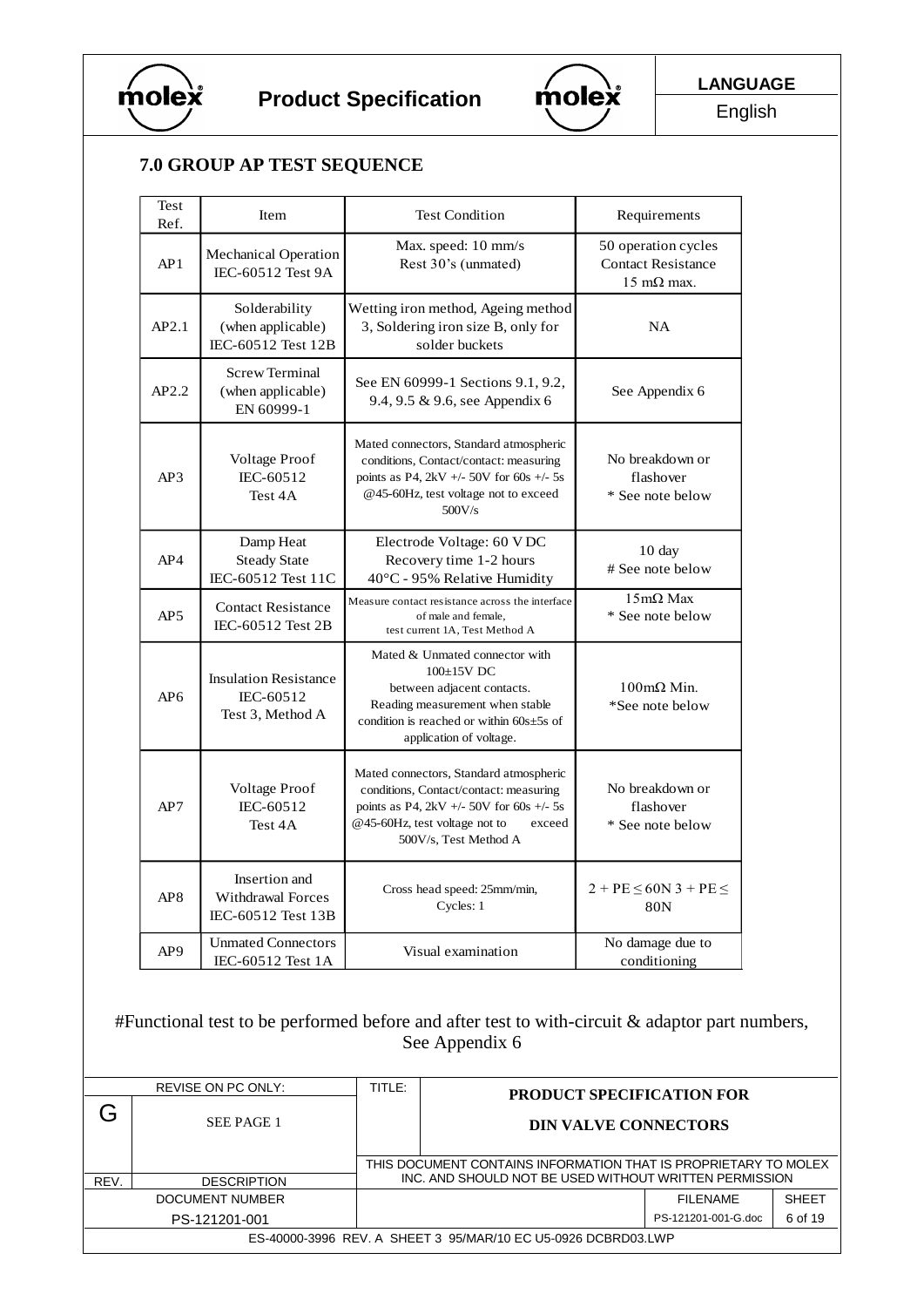



English

# **8.0 GROUP BP TEST SEQUENCE**

|   | Test<br>Item<br>Ref.                                                |                                                            |        | <b>Test Condition</b>                                                                                                                                                 | Requirements                                                                                                                                                 |  |
|---|---------------------------------------------------------------------|------------------------------------------------------------|--------|-----------------------------------------------------------------------------------------------------------------------------------------------------------------------|--------------------------------------------------------------------------------------------------------------------------------------------------------------|--|
|   | BP1                                                                 | Dry Heat<br>IEC-60512<br>Test 11J                          |        | Temperature 125°C                                                                                                                                                     | 96 Hr Contact Resistance<br>$15 \text{ mA}$ max.<br>#See note below                                                                                          |  |
|   | BP <sub>2</sub>                                                     | Cold<br>IEC-60512<br>Test 11J                              |        | Temperature -40°C                                                                                                                                                     | 2 hr Contact Resistance<br>$15 \text{ mA}$ max.<br>#See note below                                                                                           |  |
|   | BP3                                                                 | Degree of Protection<br>EN 60529                           |        | <b>Contre Screw</b><br>Tightening Torque 0.4Nm,<br>Internal thread Main Nut tightening<br>torque 1Nm,<br>External thread main nut tightening<br>torque See Appendix 2 | Degree of protection :<br>IP65 acc. to EN 60529<br>or<br>IPX7 acc. to EN 60529<br>for connectors that include<br>fixing screw with rubber<br>washer (gasket) |  |
|   | <b>Mechanical Strength</b><br>Impact<br>BP4<br>IEC-60512<br>Test 7B |                                                            |        | Only for free connectors<br>Drop height:<br>$(1000 \pm 10)$ mm<br>Test cable: un-shielded<br>PVC-pilot cable<br>Drop Cycles: 8                                        | No Damage<br>#See note below                                                                                                                                 |  |
|   | BP <sub>5</sub>                                                     | Protection against<br>hazardous parts<br>IEC-60512 Test 1A |        | IPxxB, Unmounted Connector, Protect<br>against access with a test finger<br>according to EN 60529 15.2, 10 N<br>Max, See Appendix 7                                   | Test probe shall not make<br>contact with a live terminal                                                                                                    |  |
|   | BP <sub>6</sub>                                                     | <b>Unmated Connectors</b><br>IEC-60512 Test 1A             |        | Visual examination                                                                                                                                                    | No damage due to<br>conditioning                                                                                                                             |  |
|   |                                                                     |                                                            |        | See Appendix 5                                                                                                                                                        | #Functional test to be performed before and after test to with-circuit & adaptor part numbers,                                                               |  |
|   |                                                                     | REVISE ON PC ONLY:                                         | TITLE: |                                                                                                                                                                       | PRODUCT SPECIFICATION FOR                                                                                                                                    |  |
| G |                                                                     | SEE PAGE 1                                                 |        |                                                                                                                                                                       | <b>DIN VALVE CONNECTORS</b>                                                                                                                                  |  |
|   |                                                                     |                                                            |        |                                                                                                                                                                       | THIS DOCUMENT CONTAINS INFORMATION THAT IS PROPRIETARY TO MOLEX                                                                                              |  |

REV. **DESCRIPTION CONTROLLY SHOULD NOT BE USED WITHOUT WRITTEN PERMISSION** DOCUMENT NUMBER **FILENAME** SHEET PS-121201-001 **PS-121201-001** PS-121201-001-G.doc 7 of 19 ES-40000-3996 REV. A SHEET 3 95/MAR/10 EC U5-0926 DCBRD03.LWP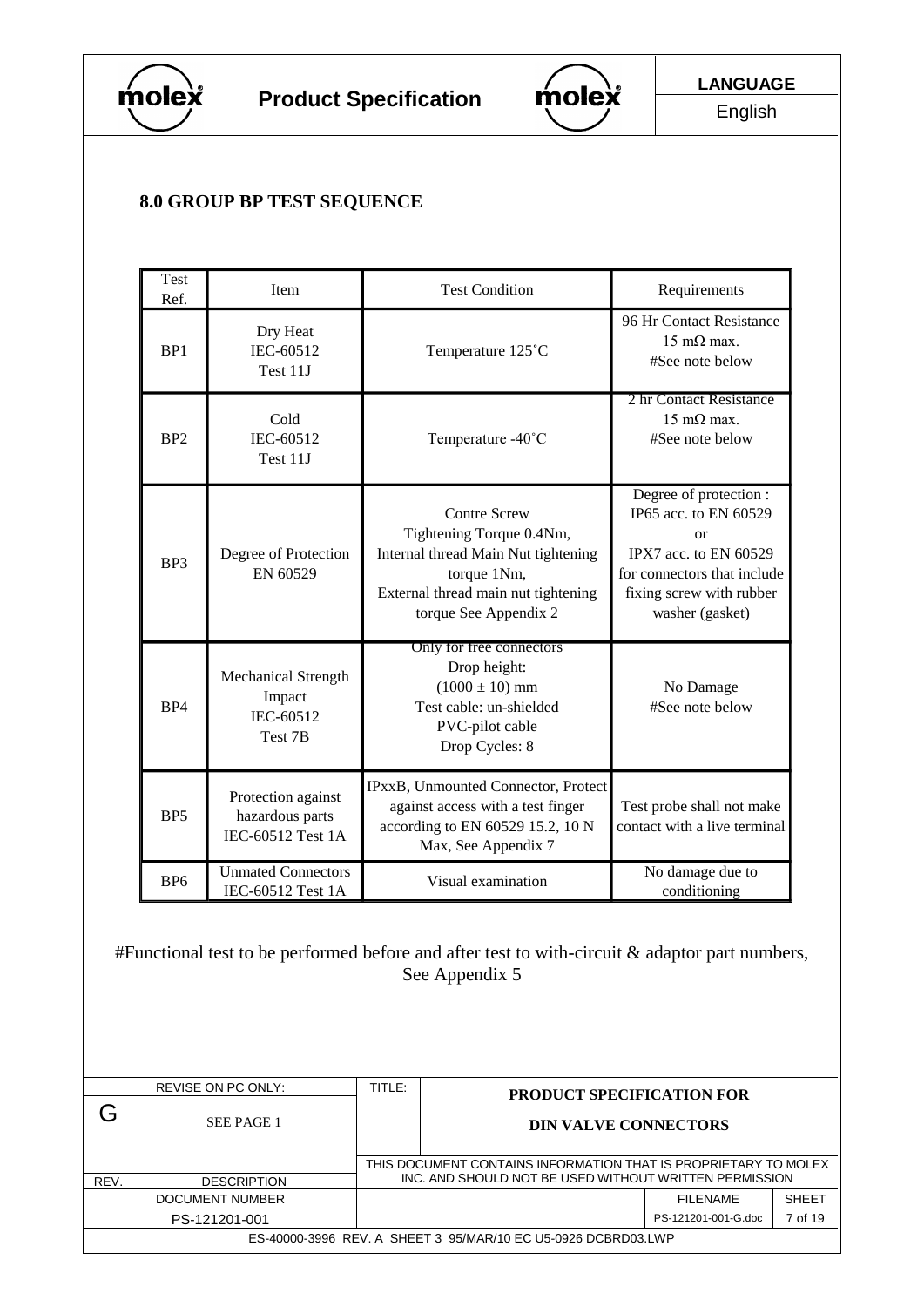



# **9.0 GROUP CP TEST SEQUENCE**

| Test<br>Ref.                                 | Item                                               | <b>Test Condition</b>                                                                                                                                                                                       | Requirements                                  |  |  |  |
|----------------------------------------------|----------------------------------------------------|-------------------------------------------------------------------------------------------------------------------------------------------------------------------------------------------------------------|-----------------------------------------------|--|--|--|
| CP1                                          | <b>Resistance to Fluids</b><br>IEC-60512           | Test acc. to EN 2591<br>Test C 15, $T2 = 80^{\circ}C$<br>Hydraulic oil HM 22 acc. to EN ISO<br>6743-4                                                                                                       | No Damage                                     |  |  |  |
| CP <sub>2</sub>                              | Retreatment                                        | Cleaning of specimen by washing in<br>light petrol                                                                                                                                                          | No Damage                                     |  |  |  |
| CP <sub>3</sub>                              | <b>Voltage Proof</b><br>IEC-60512<br>Test 4A       | Mated connectors, Standard<br>atmospheric conditions,<br>Contact/contact: measuring points as<br>P4, 2kV +/- 50V for 60s +/- 5s<br>@45-60Hz, test voltage not to<br>exceed $500V/s$<br><b>Test Method A</b> | No breakdown or flashover<br>* See note below |  |  |  |
| CP4                                          | <b>General Examination</b><br>IEC-60512<br>Test 1A | Visual examination of unmated<br>connectors                                                                                                                                                                 | No damage due to<br>conditioning              |  |  |  |
| *Not applicable to with-circuit part numbers |                                                    |                                                                                                                                                                                                             |                                               |  |  |  |

|      | REVISE ON PC ONLY:                                            | TITLE: | <b>PRODUCT SPECIFICATION FOR</b>                                                                                          |                     |              |  |  |
|------|---------------------------------------------------------------|--------|---------------------------------------------------------------------------------------------------------------------------|---------------------|--------------|--|--|
|      | SEE PAGE 1                                                    |        | <b>DIN VALVE CONNECTORS</b>                                                                                               |                     |              |  |  |
| REV. | <b>DESCRIPTION</b>                                            |        | THIS DOCUMENT CONTAINS INFORMATION THAT IS PROPRIETARY TO MOLEX<br>INC. AND SHOULD NOT BE USED WITHOUT WRITTEN PERMISSION |                     |              |  |  |
|      | DOCUMENT NUMBER                                               |        |                                                                                                                           | FII FNAMF           | <b>SHEFT</b> |  |  |
|      | PS-121201-001                                                 |        |                                                                                                                           | PS-121201-001-G.doc | 8 of 19      |  |  |
|      | ES-40000-3996 REV. A SHEET 3 95/MAR/10 EC U5-0926 DCBRD03.LWP |        |                                                                                                                           |                     |              |  |  |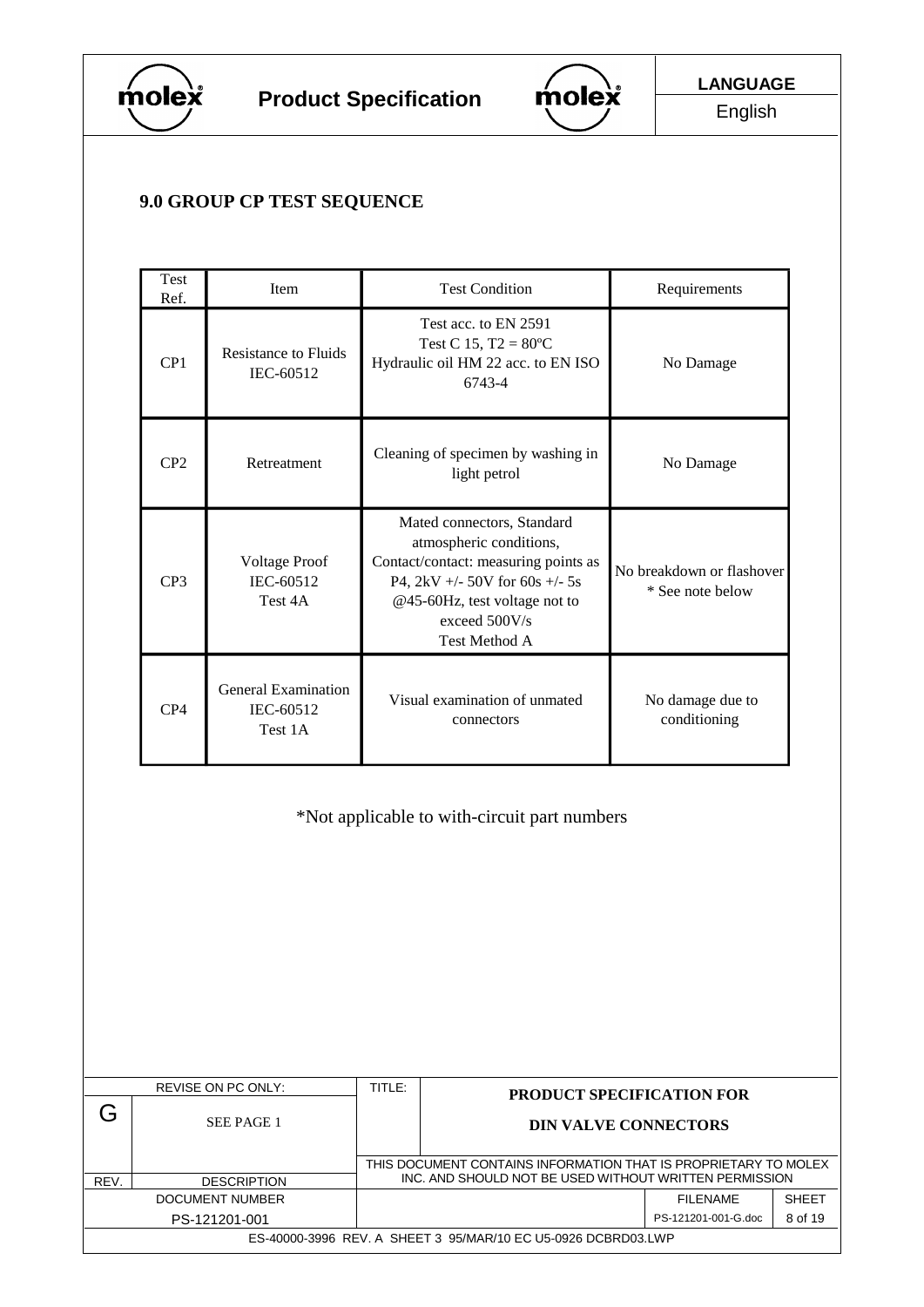



English

# **10.0 ADDITIONAL TEST SEQUENCES**

| Test<br>Ref. | Item                        | <b>Test Condition</b>                                                                                                                                                              | Requirements                                                                                                 |
|--------------|-----------------------------|------------------------------------------------------------------------------------------------------------------------------------------------------------------------------------|--------------------------------------------------------------------------------------------------------------|
| 1.1          | Glow Wire<br>IEC 60695-2-11 | Parts shall be tested at 850°C,<br>See Test Standard and Appendix 4 for<br>details of the test setup<br>Only V0 part numbers to be tested<br>please see Sales drawings for details | Parts shall extingush within<br>30 seconds of tip removal<br>& any drops shall not ignite<br>the paper below |

| REVISE ON PC ONLY:                                            |                    | TITLE:                                                                                                                    | <b>PRODUCT SPECIFICATION FOR</b> |                     |              |
|---------------------------------------------------------------|--------------------|---------------------------------------------------------------------------------------------------------------------------|----------------------------------|---------------------|--------------|
|                                                               | SEE PAGE 1         |                                                                                                                           | <b>DIN VALVE CONNECTORS</b>      |                     |              |
|                                                               |                    | THIS DOCUMENT CONTAINS INFORMATION THAT IS PROPRIETARY TO MOLEX<br>INC. AND SHOULD NOT BE USED WITHOUT WRITTEN PERMISSION |                                  |                     |              |
| REV.                                                          | <b>DESCRIPTION</b> |                                                                                                                           |                                  |                     |              |
| DOCUMENT NUMBER                                               |                    |                                                                                                                           |                                  | <b>FILENAME</b>     | <b>SHEET</b> |
|                                                               | PS-121201-001      |                                                                                                                           |                                  | PS-121201-001-G.doc | 9 of 19      |
| ES-40000-3996 REV. A SHEET 3 95/MAR/10 EC U5-0926 DCBRD03.LWP |                    |                                                                                                                           |                                  |                     |              |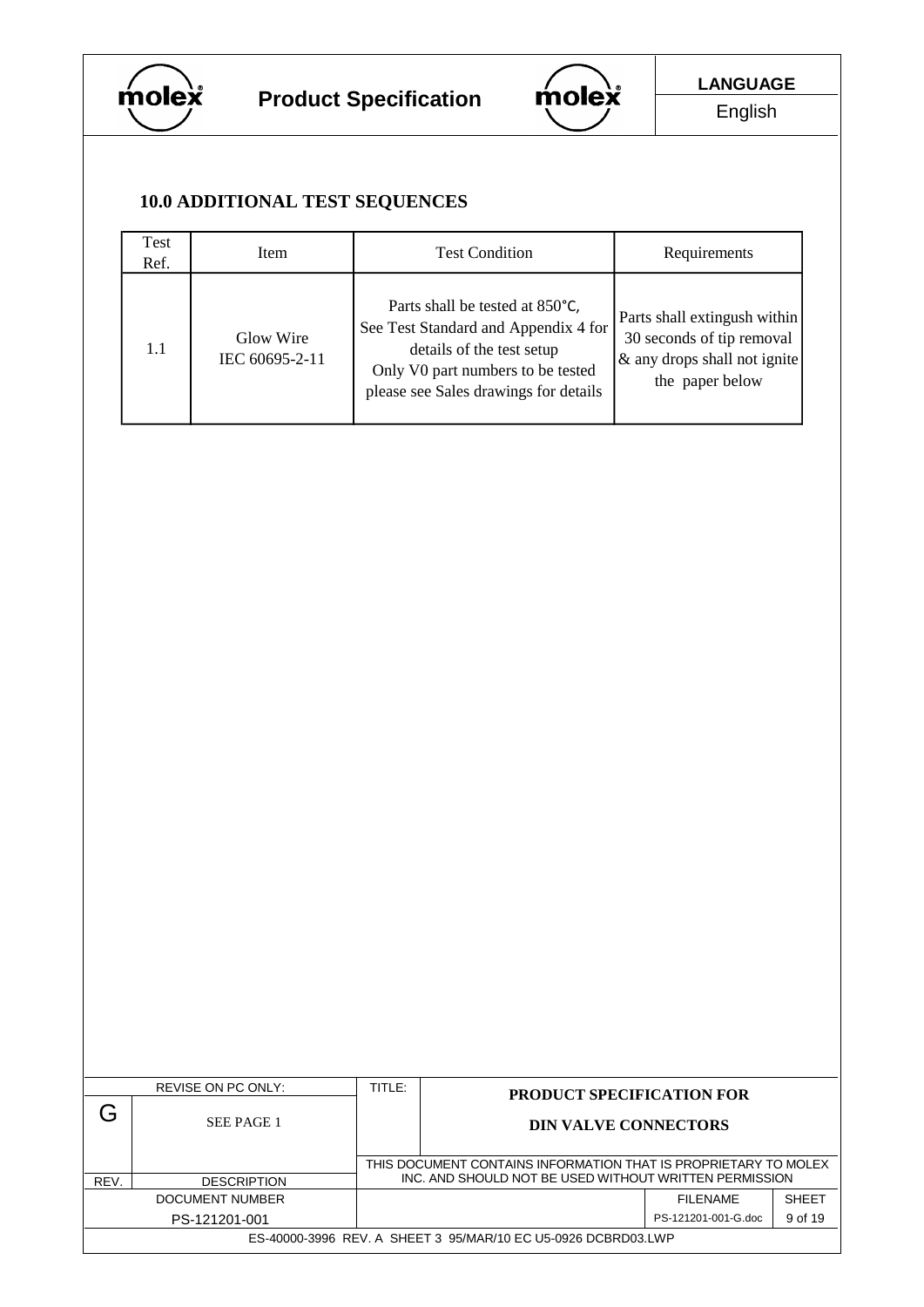



#### **11.0 CRITICAL PARAMETERS**

Critical features are detailed on drawings SD-121\*\*\*.\*\*\*, please see individual part numbers for specific sales drawings, where specific sales drawings are not available please see the generic sales drawing for the specific series number for details of the intelligent part number.

#### **12.0 GENERAL REQUIREMENTS**

- All materials and platings are RoHS compliant.
- IP-classification: This component will be used in a product that fulfils IP65 or IP67 classification according to IEC 60529 for non-active category products.
- Test Sample Size: See table 1 page 4 for test sample size in each test group.
- Product shall undergo UL certification where applicable.

# **13.0 MATERIALS**

All materials are specified in sales drawings SD-121\*\*\*.\*\*\*, please see individual part numbers for specific sales drawings, where specific sales drawings are not available please see the generic sales drawing for the specific series number for details of the intelligent part number.

#### **14.0 MARKING**

Cavity number to be moulded on housings

# **15.0 PACKAGING & LABELLING**

See packaging specification PK-121\*\*\*.\*\*\* for packaging of assembly options and labeling requirements for cartons. Please see individual part numbers for specific packaging specifications.

Parts shall be packaged to protect against damage during handling, transit and storage. No Styrofoam shall be used in any packing that comes in direct contact with the connectors.

| REVISE ON PC ONLY:                                            |                    | TITLE:                                                                                                                    | <b>PRODUCT SPECIFICATION FOR</b> |                     |              |
|---------------------------------------------------------------|--------------------|---------------------------------------------------------------------------------------------------------------------------|----------------------------------|---------------------|--------------|
|                                                               | <b>SEE PAGE 1</b>  |                                                                                                                           | <b>DIN VALVE CONNECTORS</b>      |                     |              |
| REV.                                                          | <b>DESCRIPTION</b> | THIS DOCUMENT CONTAINS INFORMATION THAT IS PROPRIETARY TO MOLEX<br>INC. AND SHOULD NOT BE USED WITHOUT WRITTEN PERMISSION |                                  |                     |              |
|                                                               | DOCUMENT NUMBER    |                                                                                                                           |                                  | <b>FILENAME</b>     | <b>SHEET</b> |
|                                                               | PS-121201-001      |                                                                                                                           |                                  | PS-121201-001-G.doc | 10 of 19     |
| ES-40000-3996 REV. A SHEET 3 95/MAR/10 EC U5-0926 DCBRD03.LWP |                    |                                                                                                                           |                                  |                     |              |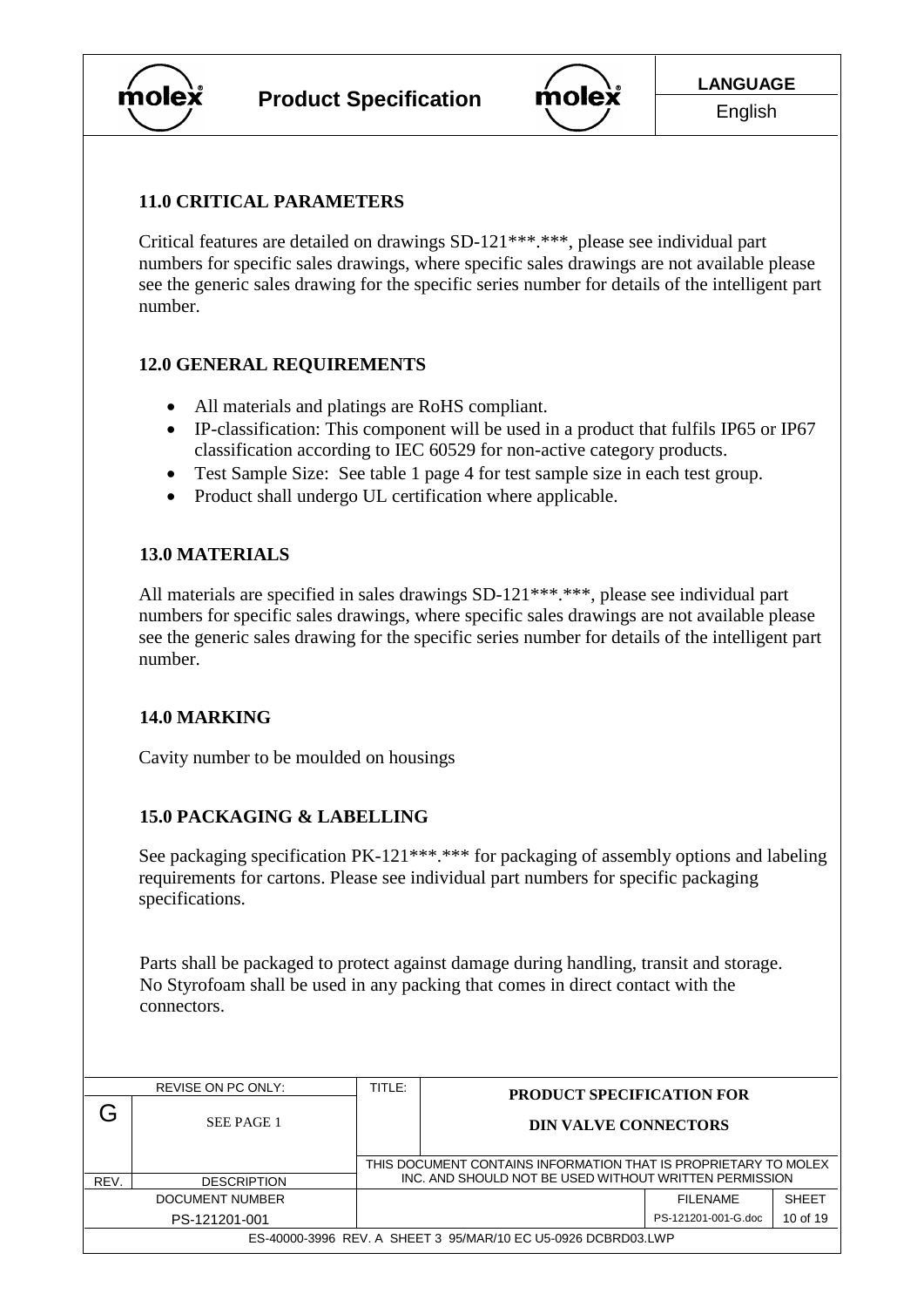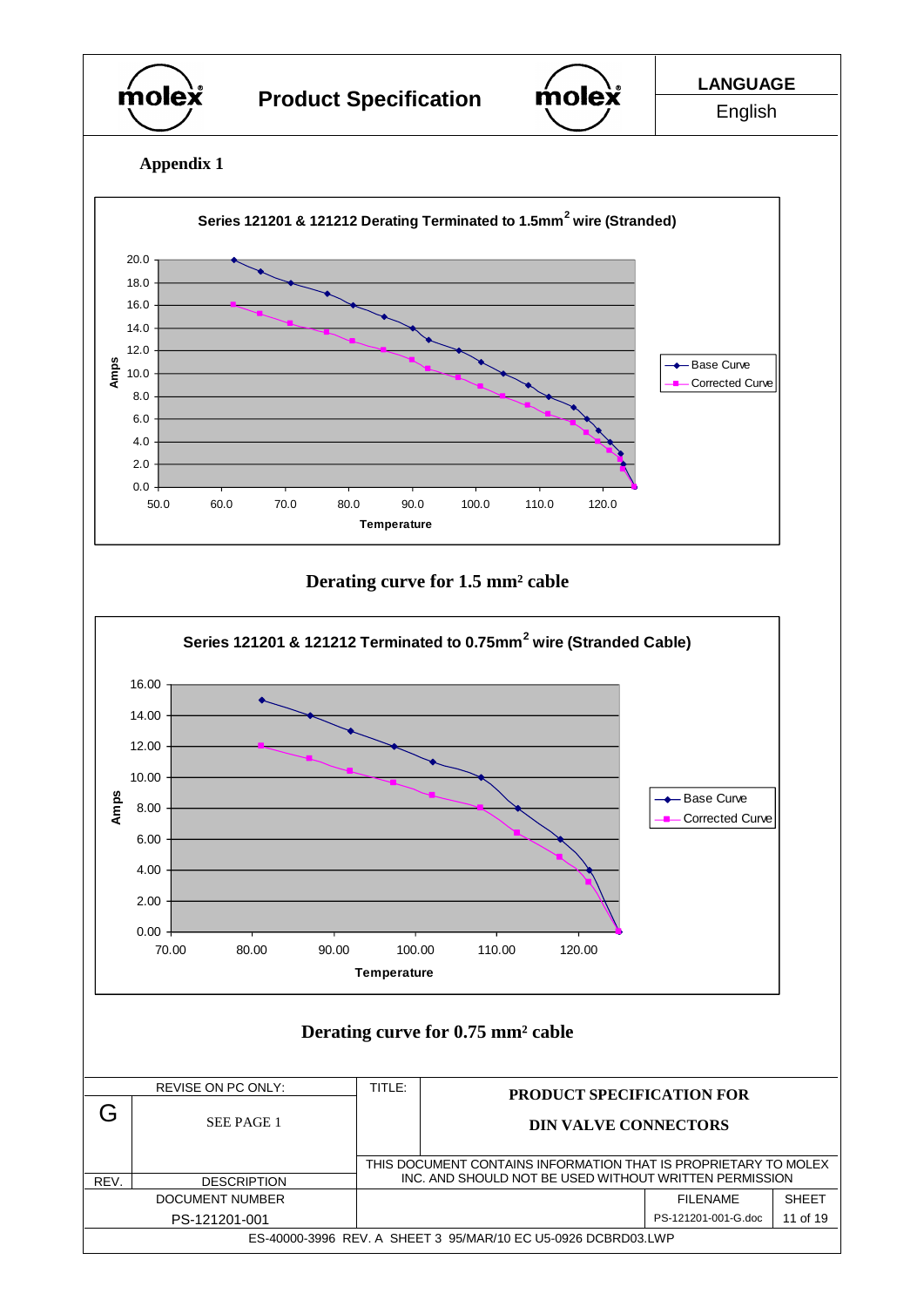



English

**Appendix 2**

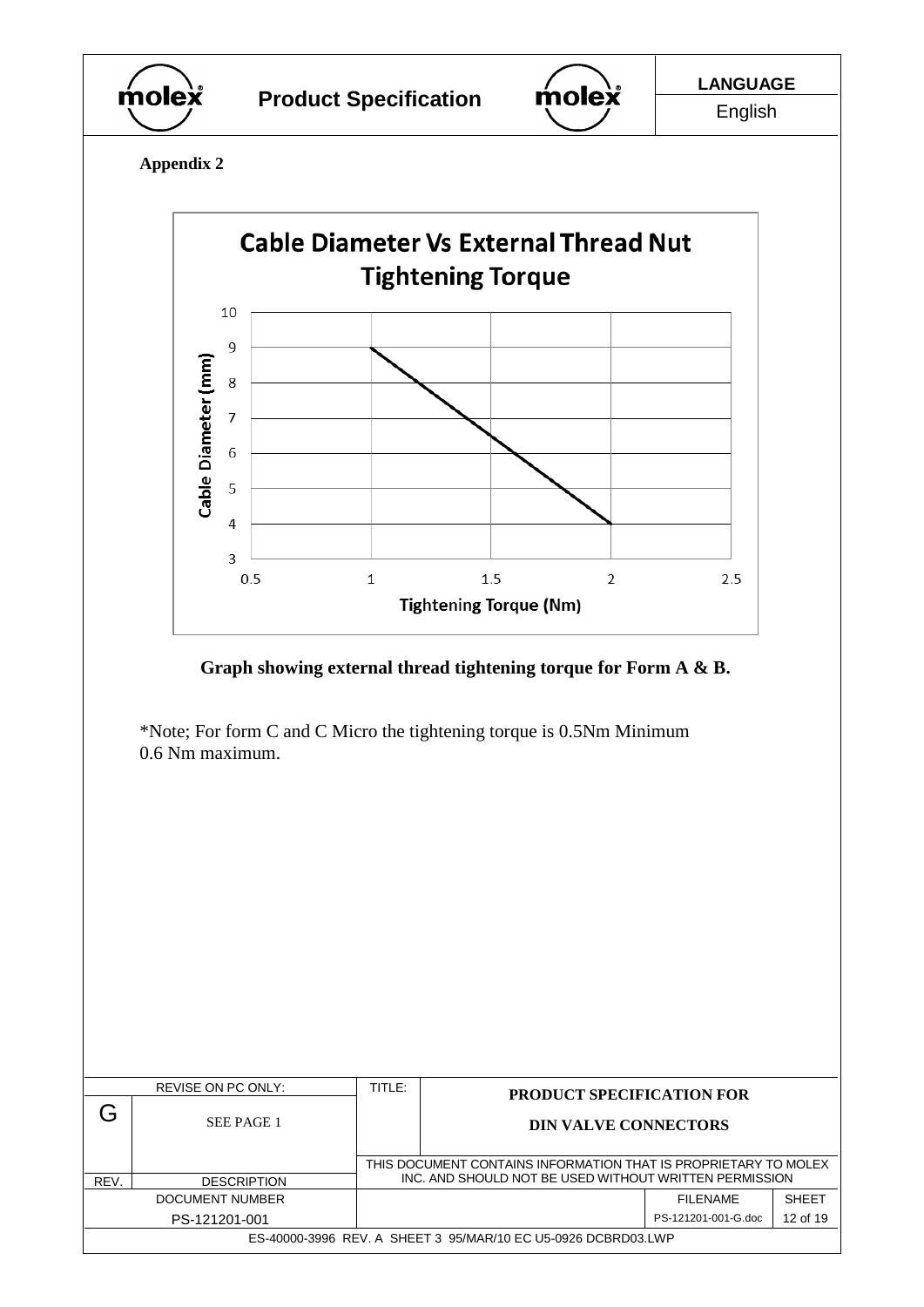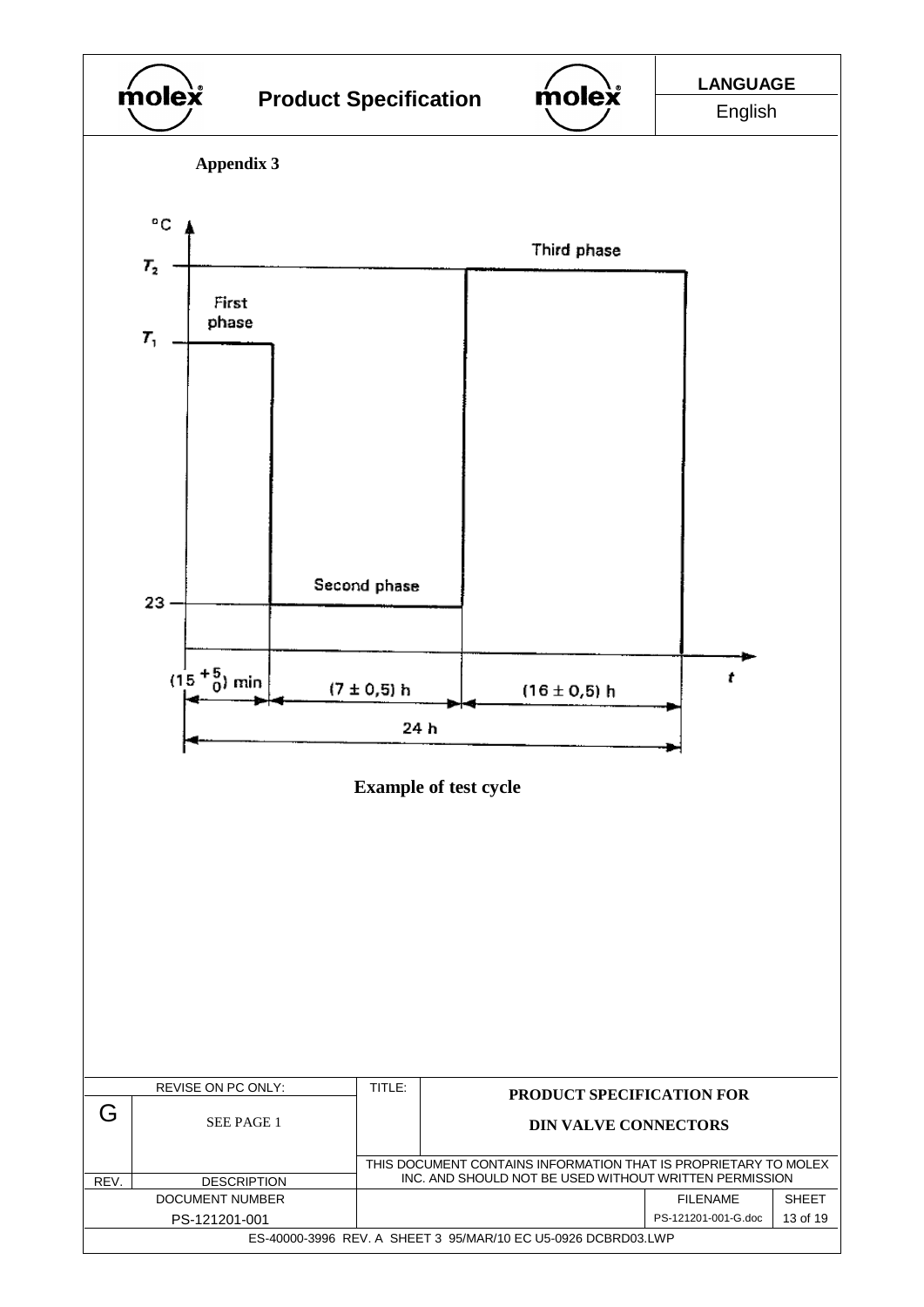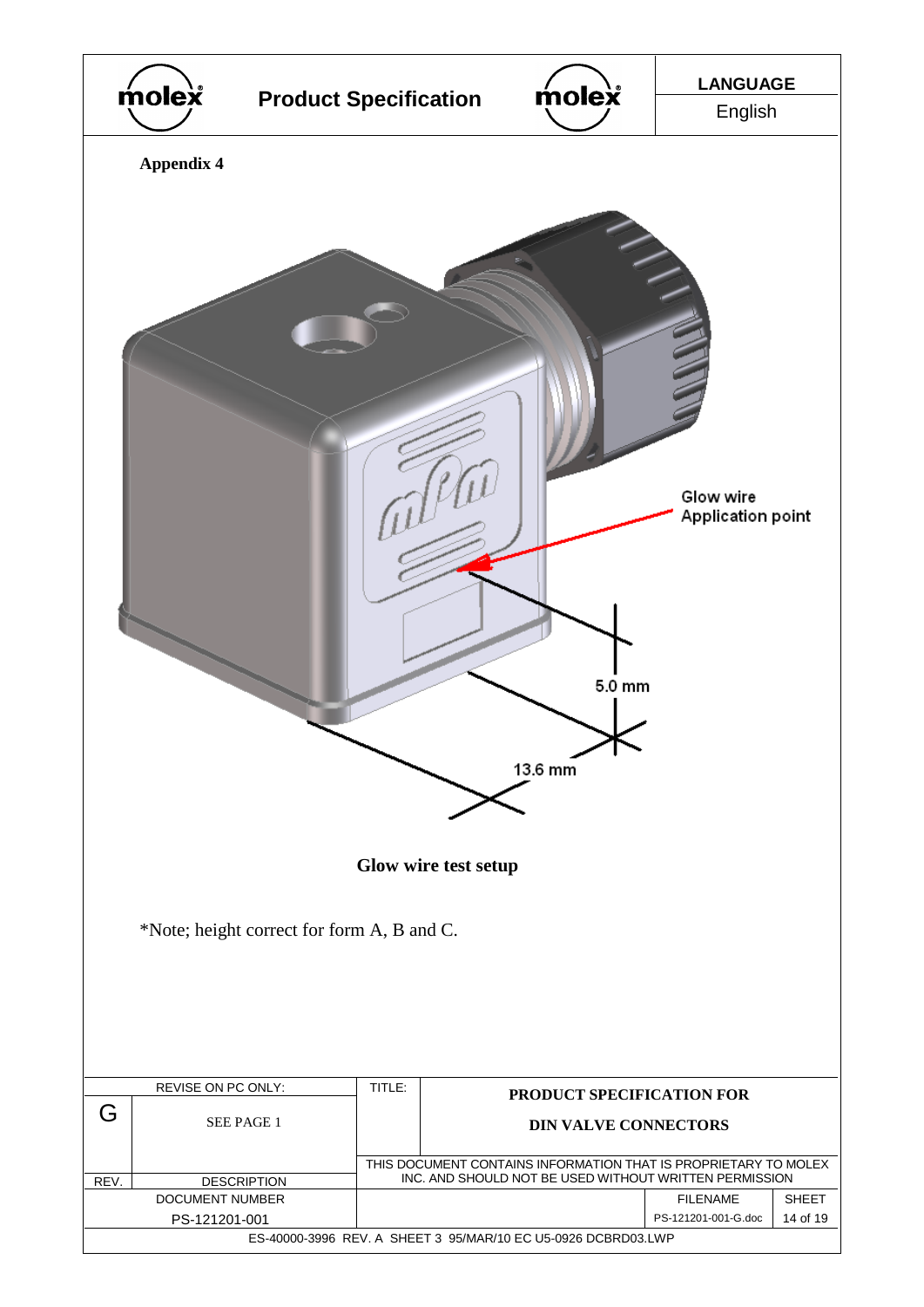



# **Appendix 5**

| Voltage $(V)$ | Resistor | <b>Test Voltage</b> | <b>Current Reading</b><br>(mA) | Tolerance<br>(mA) |
|---------------|----------|---------------------|--------------------------------|-------------------|
| 12            | 1K2.     | 24V AC              | 19.00                          | $+/- 15\%$        |
| 24            | 2K2      | 24V AC              | 10.36                          | $+/- 15%$         |
| 48            | 4K7      | 48V AC              | 4.85                           | $+/- 15%$         |
| 115           | 15K      | 48V AC              | 7.58                           | $+/- 15%$         |
| 230           | 56K      | 48V AC              | 4.08                           | $+/- 15\%$        |





 $48V = 4K7$  OHM

 $R<sub>1</sub>$ 

 $4K7$ 

P

N

**24V A.C** 

 $L.E.D$ 

 $24V = 2K2$  OHM

 $R<sub>1</sub>$ 

 $2K2$ 

 $\overline{P}$ 

 $\mathbf{N}$ 

P

 $\overline{N}$ 

 $\uparrow$ 

48V A.C (

Meter (mA)

 $\ddot{\phi}$ 

24V A.C $($ 

 $L.E.D$ لرحم



 $L.E.D$ R<sub>1</sub>  $15K$ 

 $115V = 15K$  OHM

Meter (mA)



|                                                               | REVISE ON PC ONLY: | TITLE:                                                                                                                    | <b>PRODUCT SPECIFICATION FOR</b> |                     |              |
|---------------------------------------------------------------|--------------------|---------------------------------------------------------------------------------------------------------------------------|----------------------------------|---------------------|--------------|
|                                                               | SEE PAGE 1         |                                                                                                                           | <b>DIN VALVE CONNECTORS</b>      |                     |              |
| REV.                                                          | <b>DESCRIPTION</b> | THIS DOCUMENT CONTAINS INFORMATION THAT IS PROPRIETARY TO MOLEX<br>INC. AND SHOULD NOT BE USED WITHOUT WRITTEN PERMISSION |                                  |                     |              |
|                                                               | DOCUMENT NUMBER    |                                                                                                                           |                                  | FII FNAMF           | <b>SHEFT</b> |
|                                                               | PS-121201-001      |                                                                                                                           |                                  | PS-121201-001-G.doc | 15 of 19     |
| ES-40000-3996 REV. A SHEET 3 95/MAR/10 EC U5-0926 DCBRD03.LWP |                    |                                                                                                                           |                                  |                     |              |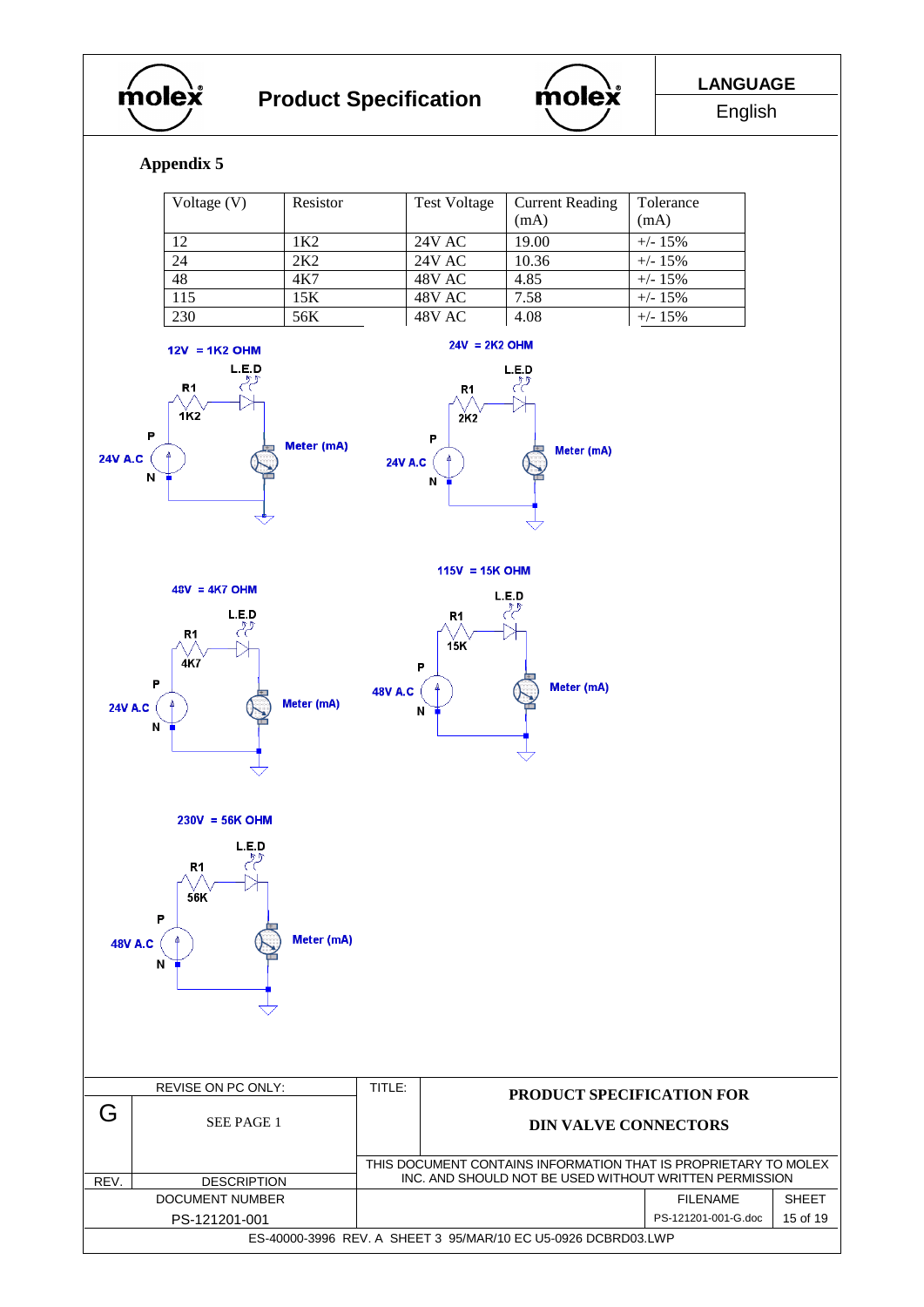



English

# **Appendix 6.0**

|      | <b>Test</b><br>Ref. | Item                   |                                                                                                                                                                                                                                                                                                                                                                                                                                                                                                                                                | <b>Test Condition</b>                                                                                                                                                                 |                                                                            | Requirements                                                                                                                                            |              |
|------|---------------------|------------------------|------------------------------------------------------------------------------------------------------------------------------------------------------------------------------------------------------------------------------------------------------------------------------------------------------------------------------------------------------------------------------------------------------------------------------------------------------------------------------------------------------------------------------------------------|---------------------------------------------------------------------------------------------------------------------------------------------------------------------------------------|----------------------------------------------------------------------------|---------------------------------------------------------------------------------------------------------------------------------------------------------|--------------|
|      | AP2.2               | 9.1                    | The largest conductor size see<br>table 1, shall be stripped re-shaped<br>and then inserted into the terminal<br>block                                                                                                                                                                                                                                                                                                                                                                                                                         |                                                                                                                                                                                       |                                                                            | The conductor shall enter<br>the the clamping unit<br>completely without undue<br>force                                                                 |              |
|      | AP2.2               | 9.2                    | Three terminal blocks shall have new<br>conductors fitted as per table 1 until<br>they just protrude through the<br>terminal block. They shall be<br>positioned in such a way as to most<br>likely allow wires to escape and then<br>tightened to the specified torque                                                                                                                                                                                                                                                                         |                                                                                                                                                                                       |                                                                            | No wire of the conductor<br>shall have escaped outside<br>the clamping unit in such a<br>manner as to reduce the<br>creepage and clearance<br>distances |              |
|      | AP2.2               | 9.4                    | Three clamping units of both the<br>smallest and largest conductor size<br>shall be terminated with a conductor<br>of length $H1 + 75$ mm. The terminated<br>conductor shall be suspended a<br>distance $H +/- 15$ mm from a platen<br>with a hole in the bushing with a<br>centreline which describes a circle of<br>75mm in diameter. The platen is<br>rotated a 10 +/- 2 rotations a minute<br>for 15 minutes. The conductor will<br>have a mass suspended from its end.<br>See table 2 for weights and<br>dimensions and figure 1 for test |                                                                                                                                                                                       | During the test the<br>conductor shall not slip<br>from the terminal block |                                                                                                                                                         |              |
|      | AP2.2               | 9.5                    |                                                                                                                                                                                                                                                                                                                                                                                                                                                                                                                                                | apparatus setup.<br>After test 9.4 a steady pulling force<br>shall be applied to each connection as<br>outlined in table 3 below for 1 min                                            |                                                                            | During the test the<br>conductor shall not slip<br>from the terminal block                                                                              |              |
|      | AP2.2               | 9.6                    |                                                                                                                                                                                                                                                                                                                                                                                                                                                                                                                                                | The terminal block screw is tightened<br>and loosened five times on any<br>conductor on the max or min<br>conductor size. A new conductor is<br>used each time the screw is loosened. |                                                                            | During the test the<br>terminal block and screw<br>shall not be damaged                                                                                 |              |
|      |                     |                        | TITLE:                                                                                                                                                                                                                                                                                                                                                                                                                                                                                                                                         |                                                                                                                                                                                       |                                                                            |                                                                                                                                                         |              |
| G    |                     | REVISE ON PC ONLY:     |                                                                                                                                                                                                                                                                                                                                                                                                                                                                                                                                                | PRODUCT SPECIFICATION FOR                                                                                                                                                             |                                                                            |                                                                                                                                                         |              |
|      |                     | SEE PAGE 1             |                                                                                                                                                                                                                                                                                                                                                                                                                                                                                                                                                | <b>DIN VALVE CONNECTORS</b>                                                                                                                                                           |                                                                            |                                                                                                                                                         |              |
| REV. |                     | <b>DESCRIPTION</b>     |                                                                                                                                                                                                                                                                                                                                                                                                                                                                                                                                                | THIS DOCUMENT CONTAINS INFORMATION THAT IS PROPRIETARY TO MOLEX<br>INC. AND SHOULD NOT BE USED WITHOUT WRITTEN PERMISSION                                                             |                                                                            |                                                                                                                                                         |              |
|      |                     | <b>DOCUMENT NUMBER</b> |                                                                                                                                                                                                                                                                                                                                                                                                                                                                                                                                                |                                                                                                                                                                                       |                                                                            | <b>FILENAME</b>                                                                                                                                         | <b>SHEET</b> |
|      |                     | PS-121201-001          |                                                                                                                                                                                                                                                                                                                                                                                                                                                                                                                                                | ES-40000-3996 REV. A SHEET 3 95/MAR/10 EC U5-0926 DCBRD03.LWP                                                                                                                         |                                                                            | PS-121201-001-G.doc                                                                                                                                     | 16 of 19     |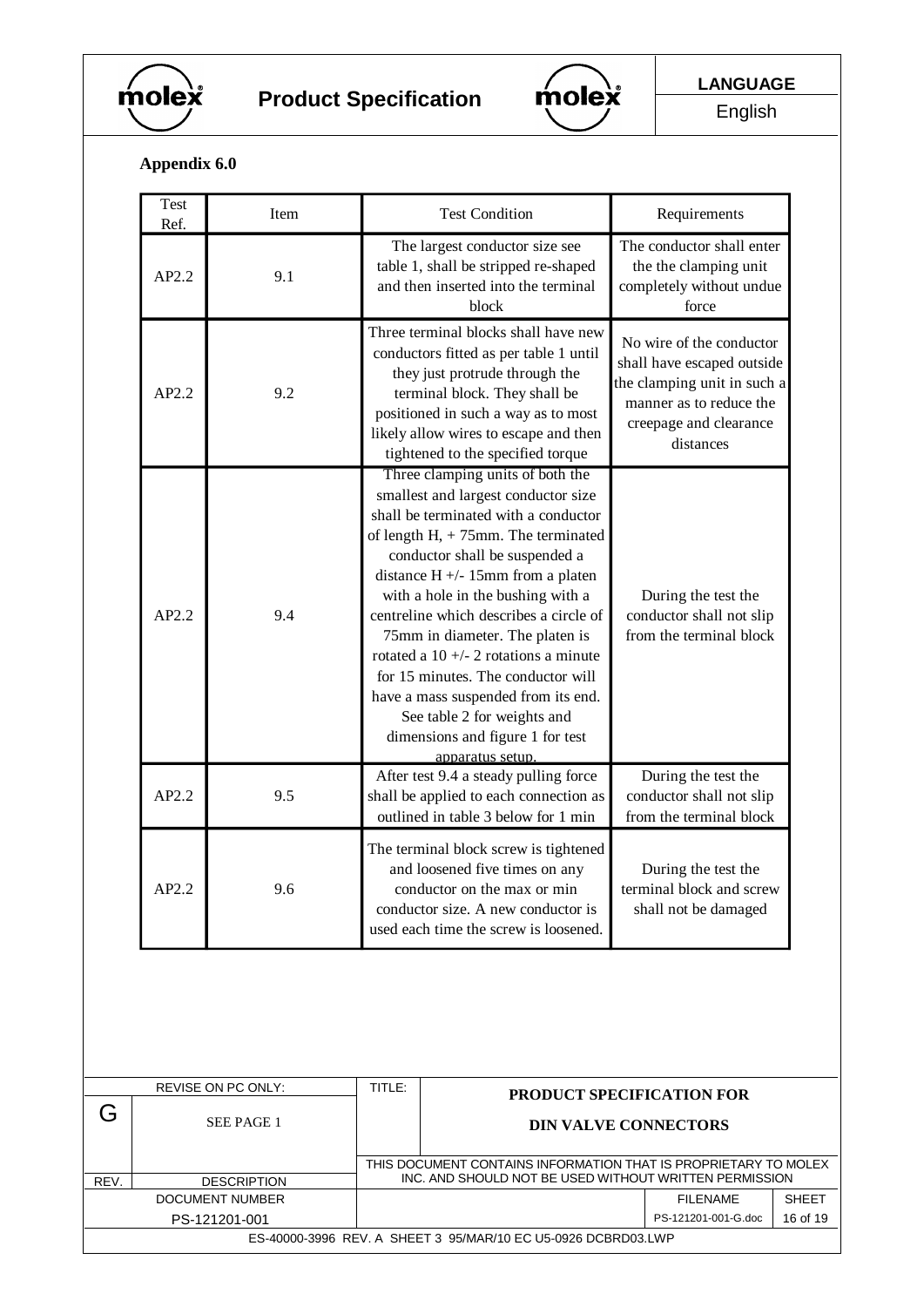



\*Note: Terminal tightening torque for all tests is 0.4Nm

Table 1, Conductor cross section Vs conductor diameter

| Conductor cross | Theoretical diameter of the conductor |                 |
|-----------------|---------------------------------------|-----------------|
| section         | Solid                                 | <b>Stranded</b> |
| mm              | mm                                    | mm              |
| በ 75            |                                       |                 |
|                 |                                       |                 |

#### Table 2 Mass Vs conductor cross sectional area

| Conductor<br><b>Cross Section</b> | Diameter of<br>bushing hole | Height H | <b>Mass</b><br>attached to<br>conductor |
|-----------------------------------|-----------------------------|----------|-----------------------------------------|
| mm <sup>2</sup>                   | mm                          | mm       | kg                                      |
| 0.75                              | 6.5                         | 260      | 0.4                                     |
| 1.55                              | 6.5                         | 260      | 0.4                                     |

Table 3 Pull force Vs conductor cross sectional area.

| <b>Cross Sectional Area</b><br>mm | ∩ ⁊<     | 1.J. |
|-----------------------------------|----------|------|
| Pull Force N                      | 77<br>υc | 46   |

|                                                               | REVISE ON PC ONLY: | TITLE:                                                                                                                    | <b>PRODUCT SPECIFICATION FOR</b> |                     |              |
|---------------------------------------------------------------|--------------------|---------------------------------------------------------------------------------------------------------------------------|----------------------------------|---------------------|--------------|
|                                                               | SEE PAGE 1         |                                                                                                                           | <b>DIN VALVE CONNECTORS</b>      |                     |              |
| REV.                                                          | <b>DESCRIPTION</b> | THIS DOCUMENT CONTAINS INFORMATION THAT IS PROPRIETARY TO MOLEX<br>INC. AND SHOULD NOT BE USED WITHOUT WRITTEN PERMISSION |                                  |                     |              |
|                                                               | DOCUMENT NUMBER    |                                                                                                                           |                                  | <b>FII FNAMF</b>    | <b>SHEET</b> |
|                                                               | PS-121201-001      |                                                                                                                           |                                  | PS-121201-001-G.doc | 17 of 19     |
| ES-40000-3996 REV. A SHEET 3 95/MAR/10 EC U5-0926 DCBRD03.LWP |                    |                                                                                                                           |                                  |                     |              |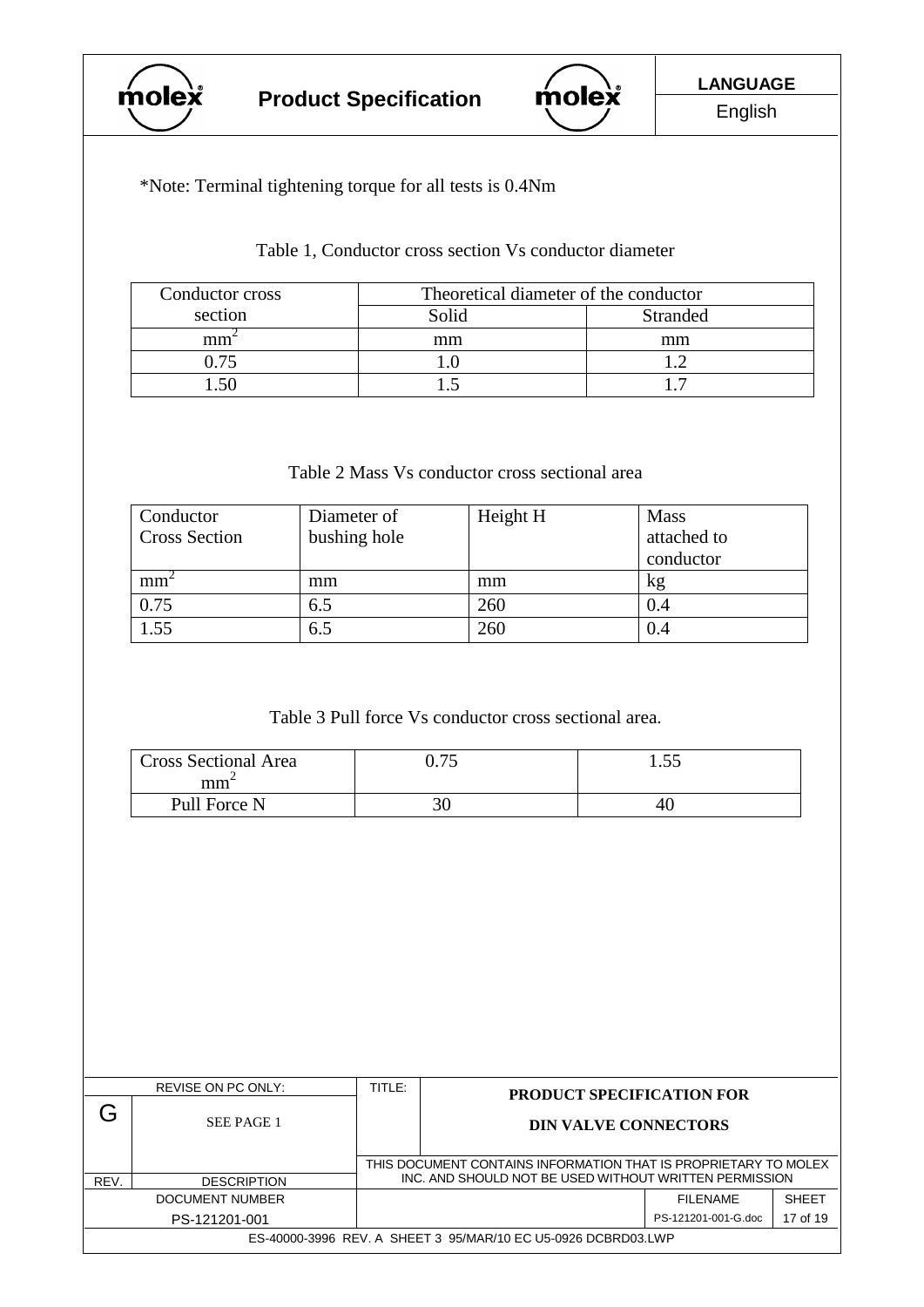